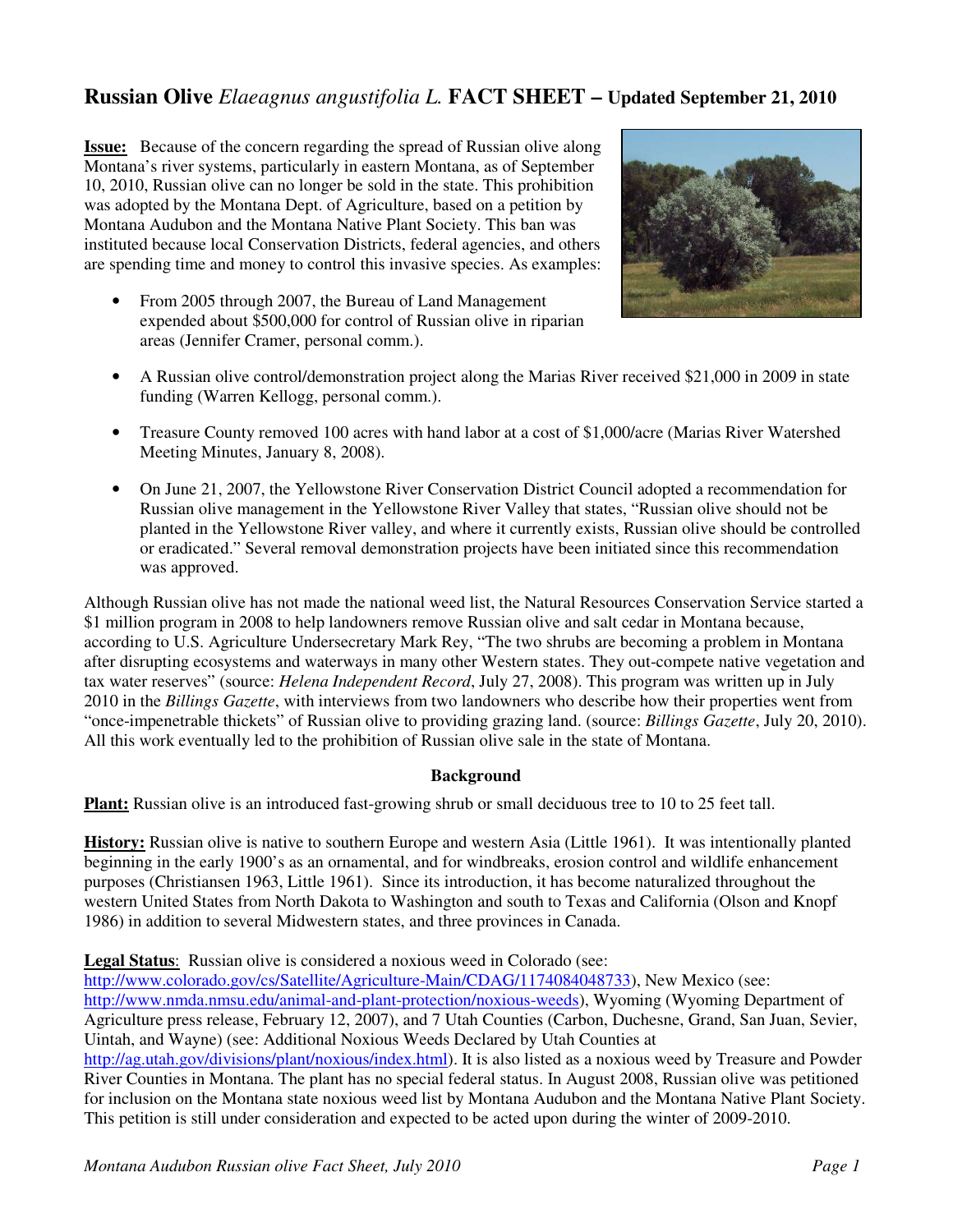**Spread:** Fruits/seed distributed by animals and by water or ice. Seed viability is about 3 years.

**Invasion Potential:** Russian olive is invasive due to high seed production and viability, seed longevity, seed dispersal by birds and mammals, vegetative reproduction following injury, drought and salt tolerance, and the ability to establish in the absence of disturbance in late successional communities. The tree resprouts following fire. In the spring of 2007, the Natural Resources Conservation Service (NRCS) took Russian olive off its preferred list of plants for the state of Montana. In 2008 the Montana Dept. of Natural Resources and Conservation nursery destroyed their stock of Russian olive and committed to not selling this plant; however, it is still sold by private nurseries throughout the state. The California Invasive Plant Council lists Russian-olive among the most invasive wildland pest plants in California.

**The Montana Dept. of Natural Resources and Conservation (DNRC) chose to cease selling Russian olive from the state nursery in the spring of 2008** because "Russian olive has become an invasive weed in riparian areas across the state. Russian olive is known to crowd out native vegetation, reduce wildlife species diversity, and reduce browse. Currently there is no way to insure that a Russian olive planting will not spread to local riparian areas. Because invasive problems with Russian olive are contrary to the mission of the DNRC the Montana Conservation Seedling Nursery will no longer sell Russian olive. When current inventories are exhausted in 2008 Russian olive will no longer be available for purchase for the nursery. The nursery will continue to work with it's cooperators to identify suitable alternatives for Russian olive." Instead of waiting to "exhaust supplies" Conservation Districts paid for DNRC to destroy the last 16,000 plants in their inventory.

**Impacts:** The following information on impacts and attributes of Russian olive is detailed in a literature review on Russian olive available at http://www.fs.fed.us/database/feis/plants/tree/elaang/all.html.

- Russian olive meets the biogeographic, spread, and impact criteria to be classed as an invasive species (Katz and Shafroth 2003).
- Once established, Russian-olive may hinder recruitment of native cottonwood and willow on some sites (Katz and Shafroth 2003; Lesica and Miles 2001).
- Russian-olive stands tend to be less diverse both structurally and compositionally than surrounding communities (Howe and Knoff 1991, Muldavin et al 2000).
- The impact of Russian-olive invasions upon wildlife species is variable, site specific, and often debated.
	- o Although Russian-olive has been promoted for use in wildlife habitat plantings (Borell 1962), there has been relatively little research on its use by native animals (Katz and Shafroth 2003).
	- o Displacement of native floodplain forest by Russian olive can result in loss of habitat for species such as cavity-nesting and insectivorous birds (Brown 1990, Knopf and Olson 1983, Lesica and Miles 2001). Brown (1990) attributed lower bird use to low insect abundance in Russian olive.
	- o Wildlife species richness, abundance and density were greater in willow than in Russian-olive habitats, and all foraging guilds avoided Russian-olive in the breeding season along the Snake River in Idaho (Brown 1990).
	- o Russian olive provides habitat for predators such as hawks, magpies, skunks, and raccoons which prey on nests of ducks and grouse (USF&WS).
	- o Russian olive dominance increases since both beaver and livestock favor cottonwood and willow to Russian olive (Pearce and Smith 2001; Lesica and Miles 2001)
- In Montana, undisturbed colonizing and established cottonwood communities support as many as 114 and 58 plant species, respectively, compared to only 29 species in Russian-olive stands (Hansen et al. 1995, Pearce and Smith 2001).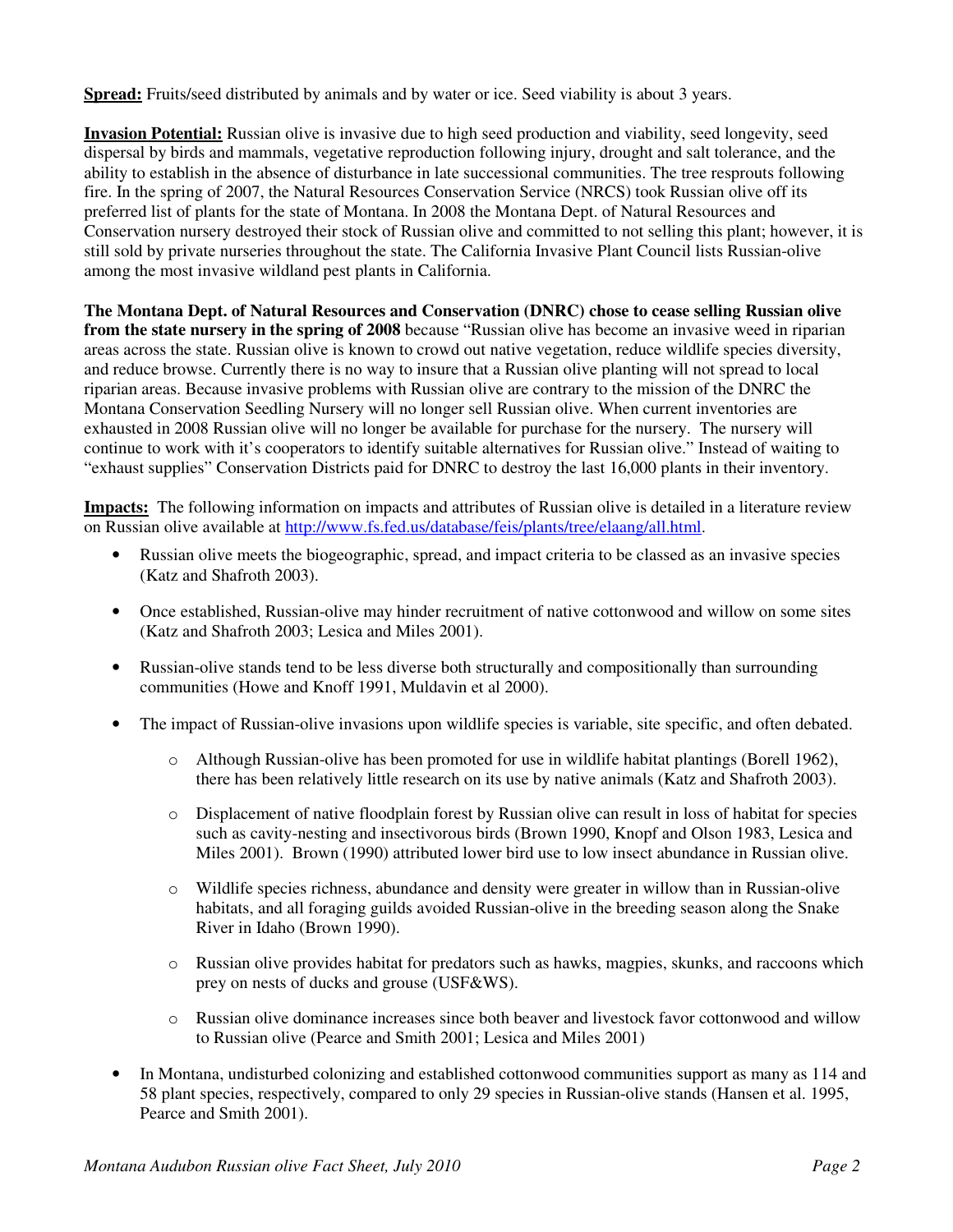- Insects, including honey bees, are found only at low densities on Russian-olive (Borell 1971 and others) and fruit is not consumed by insects (Vines 1960).
- Russian-olive may contribute substantial amounts of additional nitrogen to invaded ecosystems (Kearney et al. 1960)
- Russian-olive can block flow of irrigation ditches and increase difficulty for moving livestock (Lesica personal observation).
- Beavers primarily use cottonwood trees while rarely using Russian-olive or tamarisk along several rivers in eastern Montana (Lesica and Miles 1999, 2001; Pearce and Smith 2001). This favors dominance of Russian-olive in riparian sites.

## **Benefits:**

- Domestic livestock browse young Russian-olive trees but adult Russian-olives deter browsers with sharp thorns and defense compounds in the leaves (cited by Katz and Shafroth 2003).
- Russian-olive produces abundant, edible fruit, and Borell (1971) reports that more than 50 kinds of birds and mammals eat the fruit of Russian olive.
- May provide important structural habitat for wildlife species (Knopf and Olson 1984).
- Russian-olive has been promoted for many uses including windbreaks and erosion control, snow traps, gully and streambank plantings, hedgerows, mine reclamation, and living fences (many references, see FEIS document).

## **Literature Cited:**

Borell, A. E. 1962. Russian olive for wildlife and other conservation uses. USDA Leaflet No. 517, Washington D.C.

Brown, C. R. 1990. Avian use of native and exotic riparian habitats on the Snake River, Idaho. M.A. Thesis. Colorado State University, Fort Collins, CO.

Christiansen, E. M. 1963. Naturalization of Russian olive (Elaeagnus angustifolia L.) in Utah. American Midland Naturalist 70: 133-137.

Howe, William H.; Knoff, Fritz L. 1991. On the imminent decline of Rio Grande cottonwoods in central New Mexico. The Southwestern Naturalist. 36(2): 218-224.

Hansen, Paul L.; Pfister, Robert D.; Boggs, Keith; [and others]. 1995. Classification and management of Montana's riparian and wetland sites. Miscellaneous Publication No. 54. Missoula, MT: The University of Montana, School of Forestry, Montana Forest and Conservation Experiment Station. 646 p.

Kearney, Thomas H.; Peebles, Robert H.; Howell, John Thomas; McClintock, Elizabeth. 1960. Arizona flora. 2d ed. Berkeley, CA: University of California Press. 1085 p.

Knopf, F. L. and T. E. Olson. 1984. Naturalization of Russian-olive: implications to Rocky Mountain wildlife. Wildlife Society Bulletin 12: 289-298.

Kratz, G. L. and P. B. Shafroth. 2003. Biology, ecology and management of Elaeagnus angustifolia L. (Russian olive) in western North America. Wetlands 23: 763-777.